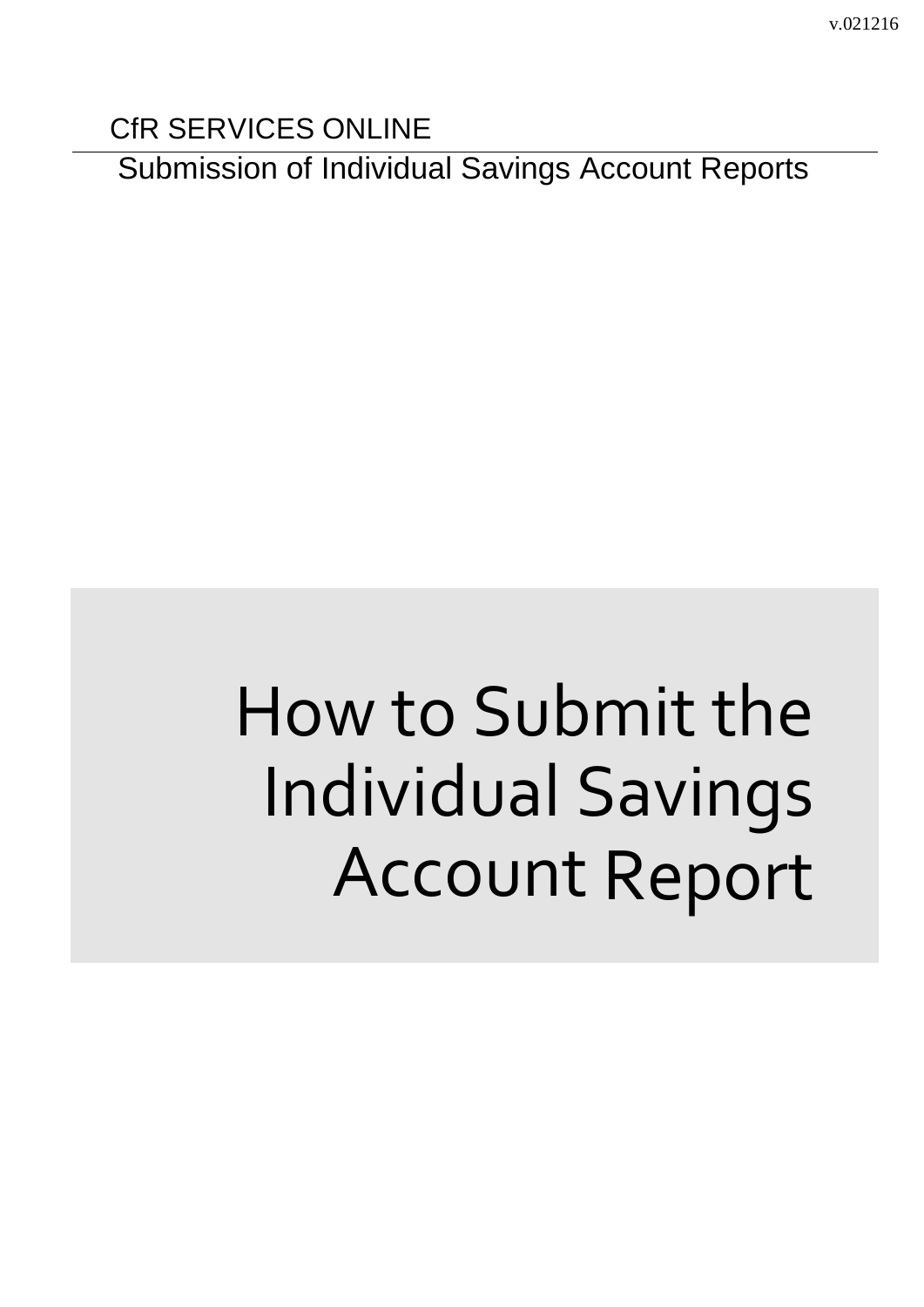# **Contents**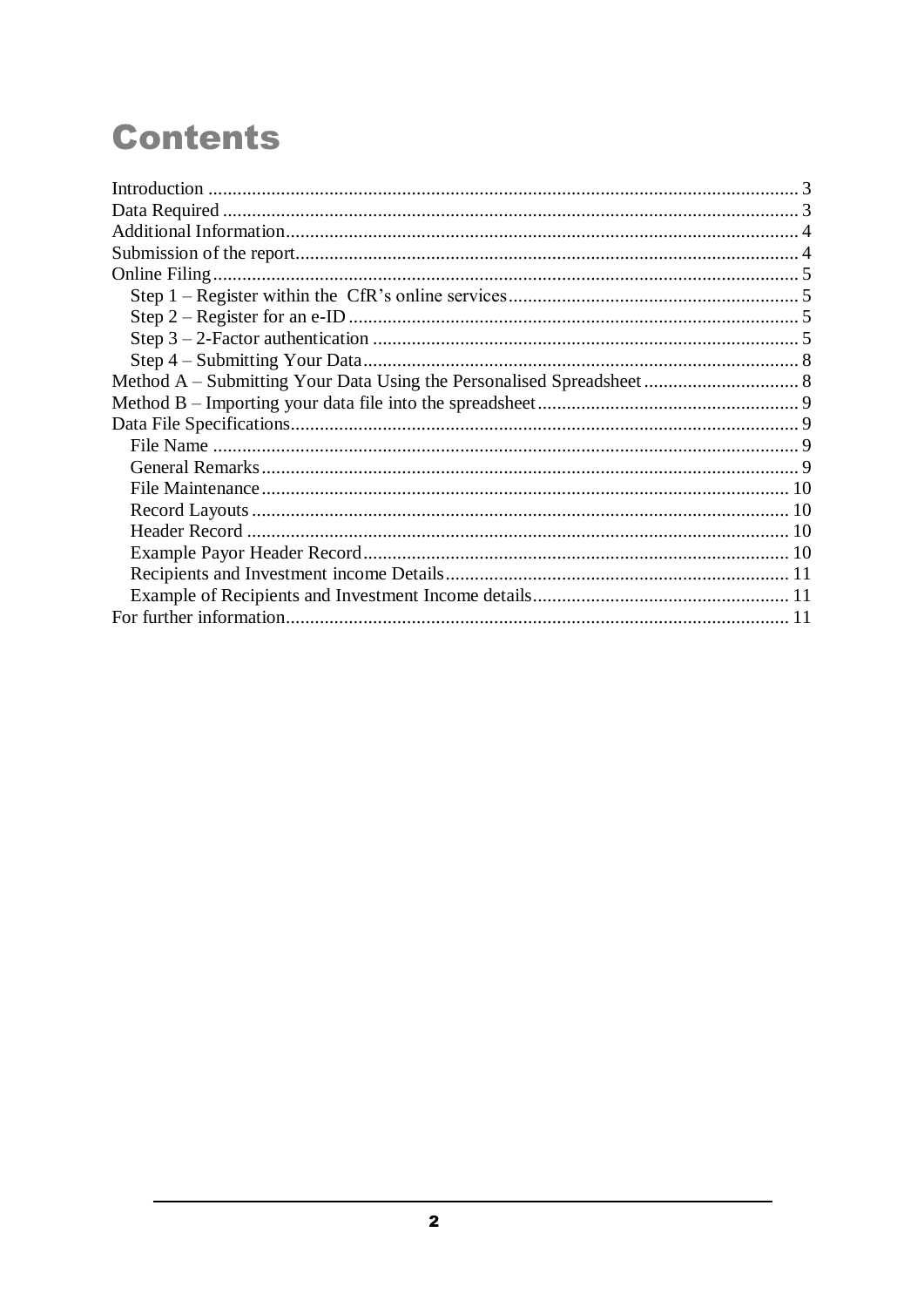# <span id="page-2-0"></span>**Introduction**

In terms of rule 5 of the Individual Savings Account Rules (SL 123.164), every payor of investment income arising from an ISA has an obligation to file an annual report with the Commissioner for Revenue by 31 January of the following year for which the return has been made.

This document specifies the details and format that should be used to provide such report to the Commissioner for Revenue.

# <span id="page-2-1"></span>Data Required

The following table provides the details and format of the data that is required for the report:

| Field<br><b>No</b> | <b>Field Name</b>                                       | Type <sup>*</sup> | Size <sup>t</sup> | <b>Field Description</b>                                                                                                                                                                                                                    |
|--------------------|---------------------------------------------------------|-------------------|-------------------|---------------------------------------------------------------------------------------------------------------------------------------------------------------------------------------------------------------------------------------------|
| $\mathbf{1}$       | Surname                                                 | A                 | 70                | Surname of the recipient to whom the investment income<br>has been paid                                                                                                                                                                     |
| 2                  | Name                                                    | A                 | 30                | Forename of the recipient to whom the investment income<br>has been paid.                                                                                                                                                                   |
| 3                  | Reference No.                                           | AN                | 10                | The reference number refers to the Identity Card or Income<br>Tax Registration Number of the recipient                                                                                                                                      |
| $\overline{4}$     | Date of Birth                                           | N                 | $\overline{10}$   | Recipient's date of birth in DD/MM/YYYY format                                                                                                                                                                                              |
| 5                  | Address                                                 | A                 | 150               | Address of the recipient to whom the investment income<br>has been paid                                                                                                                                                                     |
| 6                  | Account No.                                             | AN                | 20                | Recipient's account number                                                                                                                                                                                                                  |
| $\overline{7}$     | Currency                                                | A                 | 3                 | The currency in which the investment income was paid<br>using the International 3 character code convention (ISO<br>4217 3)                                                                                                                 |
| 8                  | <b>Exchange Rate</b>                                    | N                 | 10                | The exchange rate used to convert the gross investment<br>income on a foreign currency into euro. Variable length may<br>include specific decimal point. e.g. ZZZZ9.ZZZZ                                                                    |
| 9                  | Date of Opening<br>of Account                           | N                 | 10                | Date of opening of account in DD/MM/YYYY format                                                                                                                                                                                             |
| 10                 | Date of Closure<br>of Account                           | N                 | 10                | Date of closure of account in DD/MM/YYYY format. Can be<br>left blank if account was still open by 31 December.                                                                                                                             |
| 11                 | Gross Amount<br>of Investment<br>Income paid in<br>Euro | N                 | 9                 | This figure should be a rounded figure of the investment<br>income received. Any fraction of a Euro, even if it exceeds<br>50 cents, is to be rounded down one euro. Insert only the<br>numerical value. The Euro symbol should be excluded |
| 12                 | <b>Total Deposits</b><br>within Year in<br>Euro         | N                 | 9                 | This figure should be a rounded figure of the investment<br>income received. Any fraction of a Euro, even if it exceeds<br>50 cents, is to be rounded down one euro. Insert only the<br>numerical value. The Euro symbol should be excluded |
| 13                 | Balance at End<br>of Year or on<br>Closure in Euro      | N                 | 9                 | This figure should be a rounded figure of the investment<br>income received. Any fraction of a Euro, even if it exceeds<br>50 cents, is to be rounded down one euro. Insert only the<br>numerical value. The Euro symbol should be excluded |

1

<sup>\*</sup> Type – (A) refers to Alphabetic characters

<sup>(</sup>AN) refers to Alphanumeric

<sup>†</sup> Size refers to number of characters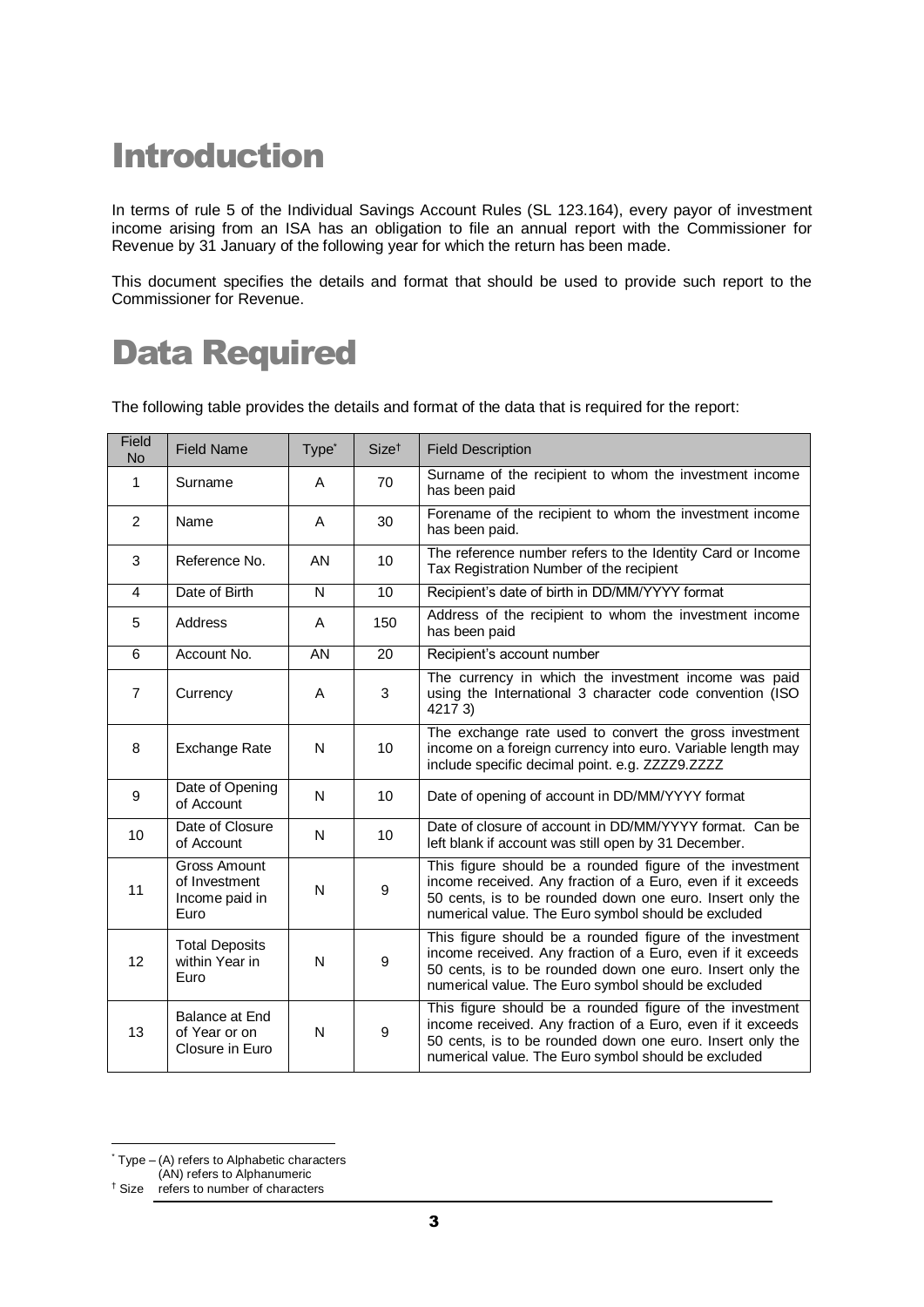# <span id="page-3-0"></span>Additional Information

#### **Field No. Guideline**

3 Reference No.

- This should either be:
	- the Maltese Identity Card Number up to 10 characters long and the last character may only consist of 'A', 'B', 'G', 'H', 'L', 'M', 'P'; or
	- the TaxRegistration Number 9 characters long and issued (or confirmed with) by the office of the Commissioner for Revenue.

# <span id="page-3-1"></span>Submission of the report

This report is to be filed electronically over the internet using the Commissioner for Revenue Online Services.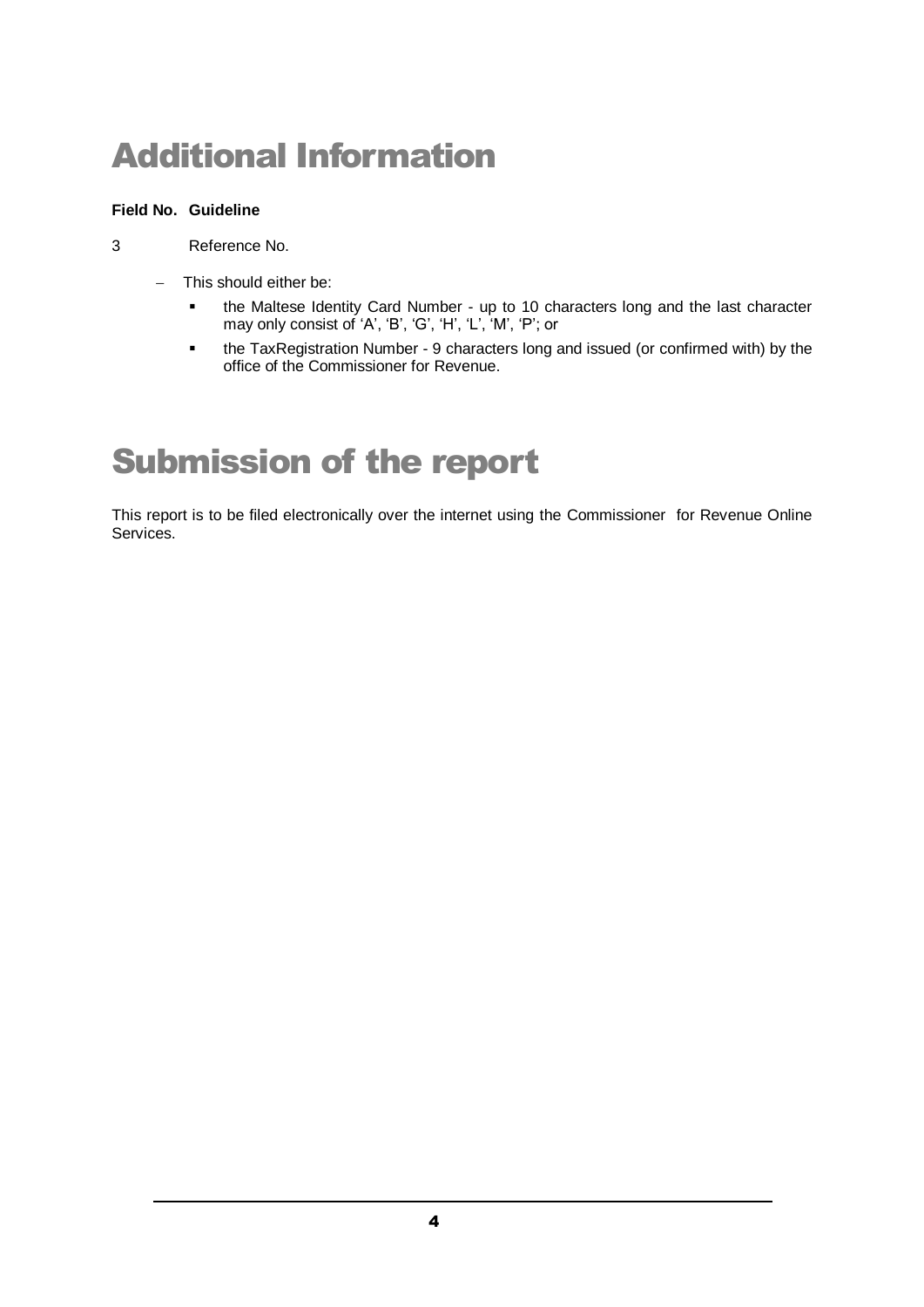# <span id="page-4-0"></span>Online Filing

In order to file the Individual Savings Account report using the CfR Online Services, one must follow these steps as highlighted below:

### <span id="page-4-1"></span>Step 1 – Register within the CfR's online services

Register with the CfR by completing the CFR04 form which is available from the CfR website on [https://cfr.gov.mt/en/eServices/Pages/CfR-Services-Online-Form.aspx,](https://cfr.gov.mt/en/eServices/Pages/CfR-Services-Online-Form.aspx) or appoint a registered tax representative through CFR02 form.

The completed form can be submitted to the CfR by email to [ird.services@gov.mt](mailto:ird.services@gov.mt)

### <span id="page-4-2"></span>Step 2 – Register for an e-ID

Each user identified in step 1 must possess an e-ID in order to access the CfR Services online. For more information on how to apply for an e-ID please refer to [www.mygov.mt](http://www.mygov.mt/)

### <span id="page-4-3"></span>Step 3 – 2-Factor authentication

In addition to their e-ID account user name and password, Data Providers are also required to provide a stronger level of authentication to access CfR online services. This is known as 2-Factor authentication.

Users can choose between "Method 1" using an Authenticator App on their smart-phone or else using the digital certificate stored on their e-ID Cards described below as "Method 2".

#### **Method 1: Authenticator App**

This method will require users to install an authenticator app to obtain free verification codes that together with the user's e-id account will provide a 2-factor authentication equivalent to "Level 2". After signing-in with your e-ID account you will be prompted to enter a verification code.

The very first time this happens, you will need to set-up an authenticator app on your mobile phone that will provide the free verification codes. Figures 1 and 2 below show the screens that will guide you through this one-time process.

| COMMISSIONER FOR REVENUE - ONLINE SERVICES |                                                                                                                                                                                                                                                                            |  |  |  |  |
|--------------------------------------------|----------------------------------------------------------------------------------------------------------------------------------------------------------------------------------------------------------------------------------------------------------------------------|--|--|--|--|
|                                            | SET UP 2-STEP VERIFICATION<br>Commissioner for Revenue online services require 2-step verification as an added layer of<br>security to your account.                                                                                                                       |  |  |  |  |
|                                            | Get started by downloading an authenticator app on your mobile phone:<br>• Android - Google Authenticator App<br>· iOS - Google Authenticator App<br>· Windows - Microsoft Authenticator App<br>• Other (e.g. Blackberry) - Search your app store for an authenticator app |  |  |  |  |
|                                            | Got it                                                                                                                                                                                                                                                                     |  |  |  |  |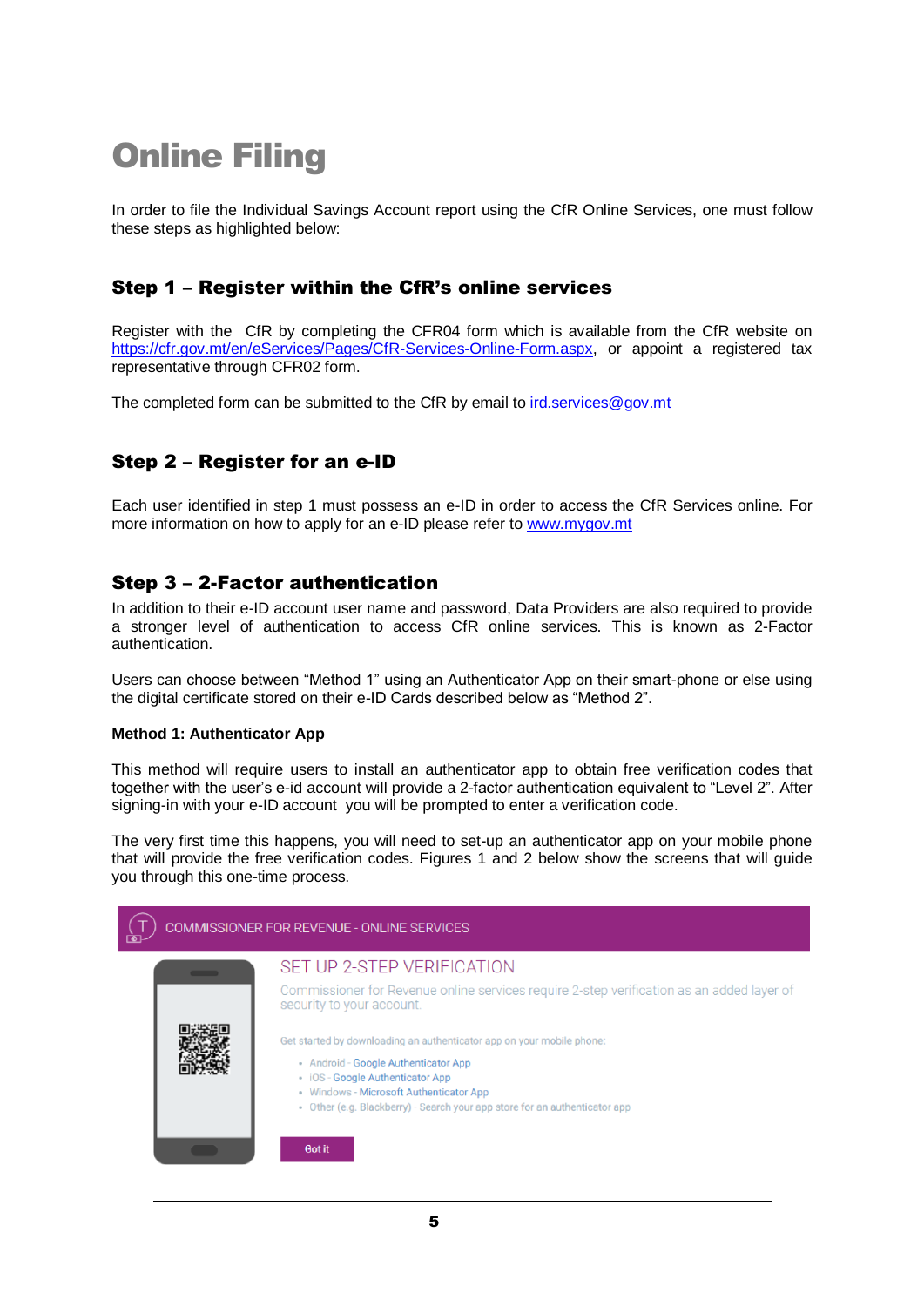#### *Figure 1: 2-Step Verification Setup*

|  | COMMISSIONER FOR REVENUE - ONLINE SERVICES                                                                                                            |
|--|-------------------------------------------------------------------------------------------------------------------------------------------------------|
|  | SET UP 2-STEP VERIFICATION<br>Open the app and scan the QR Code below to pair the app with your account:                                              |
|  |                                                                                                                                                       |
|  | Alternatively you can use the following code to set up an account on your app manually. Please ensure you select "time-<br>based" method if prompted. |
|  | 7PD6K4QSRCZ4YLHC                                                                                                                                      |
|  | Enter the verification code generated by the app below:                                                                                               |
|  | <b>Verification Code</b><br>Verify                                                                                                                    |

#### *Figure 2: Pairing the App with CFR Online Services*

Future authentication attempts will only prompt you for the verification code as shown in Figure 3.

| COMMISSIONER FOR REVENUE - ONLINE SERVICES                             |                                                   |  |  |
|------------------------------------------------------------------------|---------------------------------------------------|--|--|
| 2-STEP VERIFICATION                                                    |                                                   |  |  |
| Enter the verification code generated by your authenticator app below. |                                                   |  |  |
|                                                                        | <b>Verification Code</b><br>Verify<br>ChangePhone |  |  |

*Figure 3: Enter verification code for 2-factor authentication*

The "Change Phone" button allows you to go through the setup process once more if you change your mobile phone or authenticator app.

Please note that although it is possible to set-up or "pair" more than one device to your account, they must all be configured at the same time, using the same barcode/code.

#### **Method 2: Physical eID Card (Level 3)**

Users can also make use of the digital certificate found on their physical eID card instead of the Authenticator app method described in the previous section. This is an even higher level of security as it requires the use of your identity card and a compatible card-reader to access the certificates on the ID card.

To use this method of authentication, choose the link "Select my e-ID Card Authentication Certificate" in the Sign-in screen as shown below.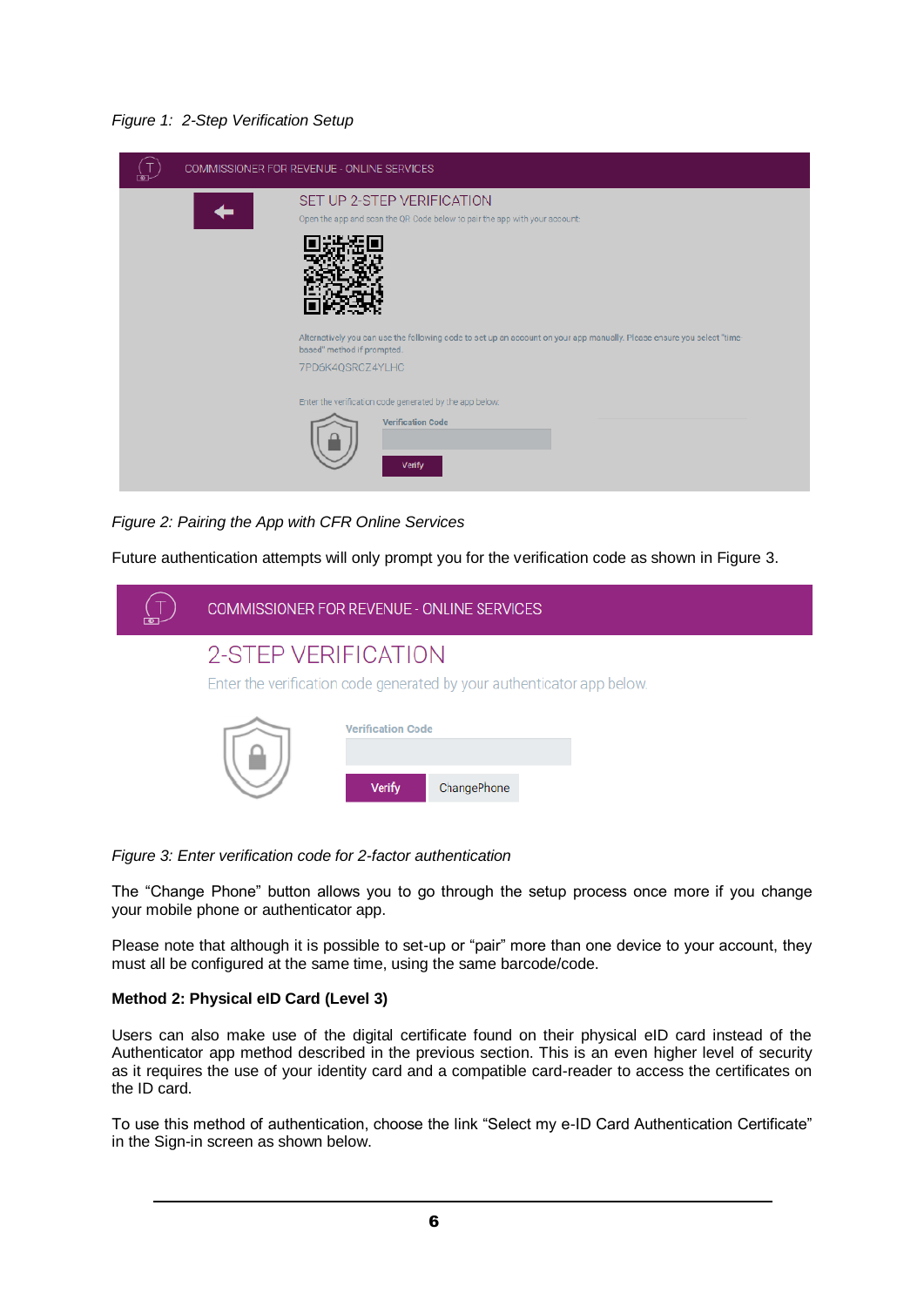Please refer to https://identitymalta.com/eidreader/ for further information on how to access and install the digital certificate found on your Identity Card.

In order to proceed with the submission of the report, one has to log-in the CfR-Online services portal <https://taxation.gov.mt/taxationweblauncher/eidauthpro/irdnet> and select the preferred authentication method.

| Select your preferred authentication method<br>e-ID and Authentication Code                                                   |                                                                                          |
|-------------------------------------------------------------------------------------------------------------------------------|------------------------------------------------------------------------------------------|
|                                                                                                                               |                                                                                          |
|                                                                                                                               | e-ID card chip and pin                                                                   |
| 1111M                                                                                                                         |                                                                                          |
| $gov$ . $m$<br>Sign In<br>$EN$   MT                                                                                           |                                                                                          |
| Use your e-ID Account to sign in. If you don't have an<br>e-ID Account, kindly contact us during office hours<br>on 25904300. |                                                                                          |
| ID Number (view sample)                                                                                                       |                                                                                          |
| Enter your ID Card number                                                                                                     |                                                                                          |
| Password<br>Enter your password                                                                                               | Digital Certificate issued through<br>mygov.mt portal and will no longer<br>be supported |
| Select my Digital Certificate<br>Select my e-ID Card Authentication Certificate                                               |                                                                                          |
| SIGN IN >                                                                                                                     | Digital Certificate stored on ID<br>Card (e-ID Card)                                     |
| Sign-in and change my password                                                                                                |                                                                                          |
| Forgot your password?                                                                                                         |                                                                                          |
| Help on how to start using e-ID                                                                                               |                                                                                          |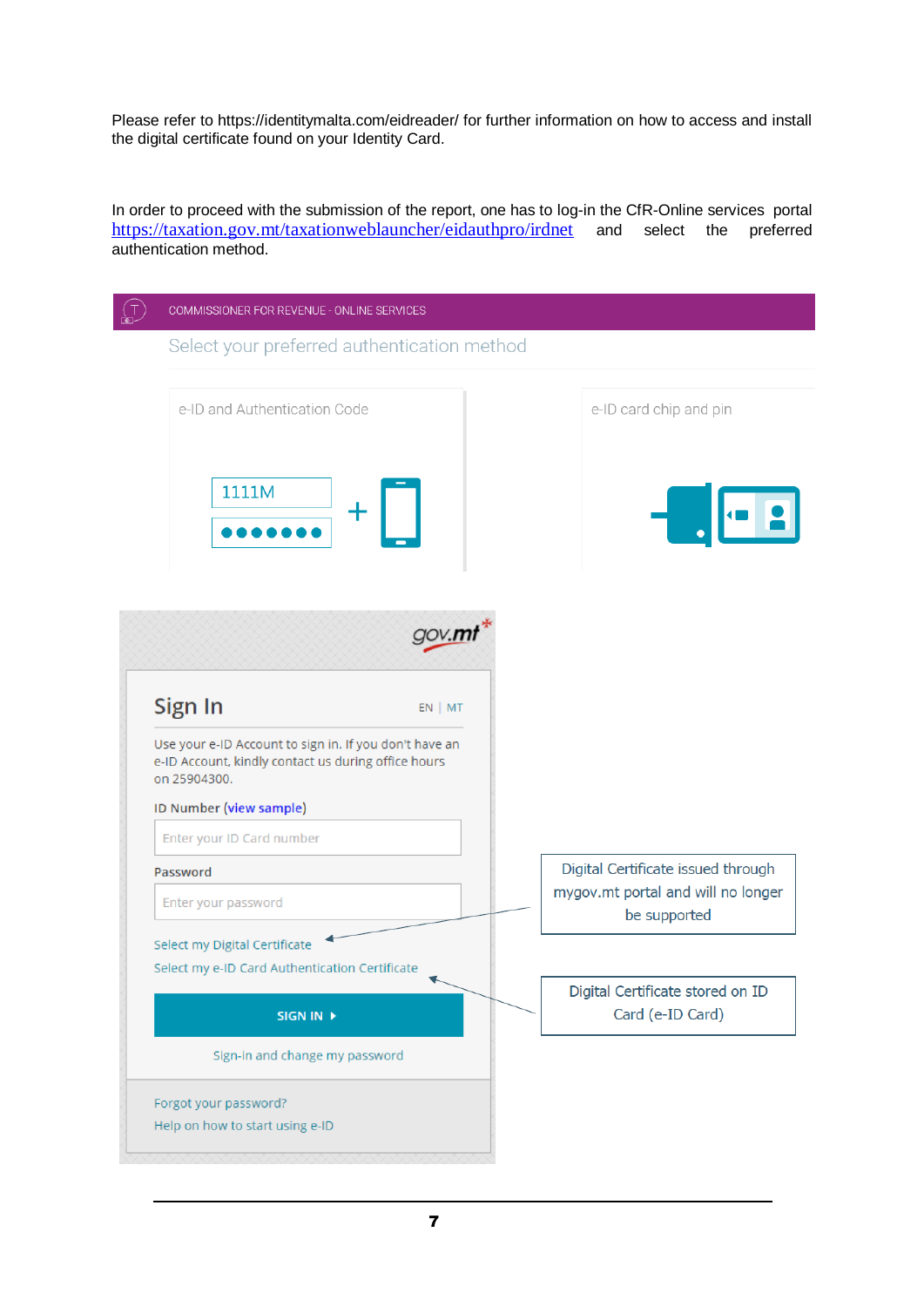## <span id="page-7-0"></span>Step 4 – Submitting Your Data

There are two available methods to submit your report:

- **Method A:** by updating and submitting the personalised spreadsheet itself, or
- **Method B:** by importing your data file using the "Personalise by File" option.

# <span id="page-7-1"></span>Method A – Submitting Your Data Using the Personalised Spreadsheet

- Go to the CFR website <https://taxation.gov.mt/taxationweblauncher/eidauthpro/irdnet>
- Enter your e-ID login "**Username & Password**" and provide your 2-factor authentication
- Click "**Login**"
- Select the "**Employer / Data Providers Services**" role
- Click "**Submit Data**" found in the main menu at the left hand side of the screen
- Download a personalised spreadsheet by clicking the "**Download**" button
- When asked to select the year, the Payor must choose the year in which the interest has been paid

| <b>Download Personalised Submission Spreadsheet</b> |               |                                                           |    |        |
|-----------------------------------------------------|---------------|-----------------------------------------------------------|----|--------|
|                                                     |               |                                                           |    |        |
|                                                     | be populated. | Please select the year for which the spreadsheet needs to |    |        |
|                                                     | 2012          |                                                           |    |        |
|                                                     | 2012          |                                                           |    |        |
|                                                     | 2011          |                                                           |    |        |
|                                                     | 2010          |                                                           |    |        |
|                                                     | 2009          |                                                           |    |        |
|                                                     |               |                                                           | Ok | Cancel |

- In the personalised spreadsheet you can now enter the data that needs to be submitted
- The spreadsheet allows you to submit a new data report or replace a previous data report. This is done through field B "**Sequence Number**" of "Index" worksheet

To submit a new data report, choose the new submission option

| eauence Number<br>к | <b>1 (New Submission)</b> |  |
|---------------------|---------------------------|--|
|                     |                           |  |

To replace a previous data report, choose the option containing the previous file submitted

| Sequence Number<br>B | 2 (New Submission)            |  |
|----------------------|-------------------------------|--|
|                      | 2 (New Submission)            |  |
|                      | l 1 (Containing 234 Records). |  |

- After saving your spreadsheet you can use the "**Browse**" button to upload your spreadsheet
- Click the "**Submit**" button to submit the spreadsheet
- Click "**Confirm**" in the confirmation dialog box displayed in order to confirm your submission.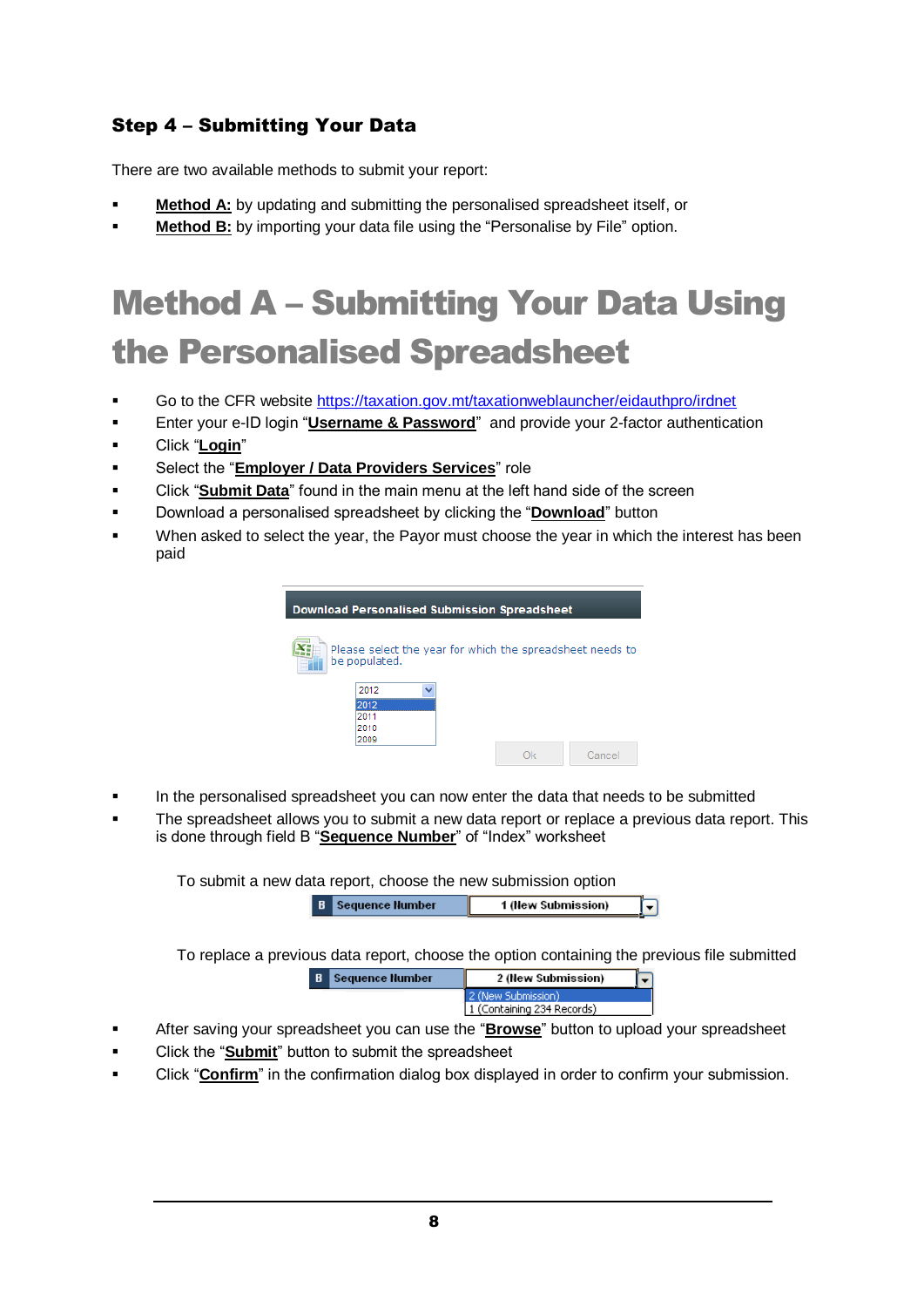# <span id="page-8-0"></span>Method B – Importing your data file into the spreadsheet

In order to import your data file into the spreadsheet:

- Go to the CfR website <https://taxation.gov.mt/taxationweblauncher/eidauthpro/irdnet>
- Enter your e-ID login "**Username & Password**" and provide your 2-factor authentication
- Click "**Login**"
- Select the "**Employer / Data Providers Services**" role
- Click "**Submit Data**" found in the main menu at the left hand side of the screen.
- Click the "**Personalise by File**" button
- You will be prompted to attach a file prepared according to the specifications detailed below.

# <span id="page-8-1"></span>Data File Specifications

### <span id="page-8-2"></span>File Name

The data file should have a unique filename; in accordance with the following convention:

#### PPPYYNNV XXX

Where the structure of the name is as follows:

| Element    | Description                                              | Example  |
|------------|----------------------------------------------------------|----------|
| <b>PPP</b> | A three character code identifying the Payor.            | AAA      |
| YY         | Year to which the payments apply.                        | 15       |
| <b>NN</b>  | Sequential file number to render unique each file        | 01       |
|            | received from that Payor for the Year in question.       |          |
|            | Version number of the file for this year, starting at 1. |          |
|            | Will allow a particular file (identified by PPPYYNN) to  |          |
|            | be replaced in event of correction.                      |          |
| <b>XXX</b> | File extension indicating the format of the file.        | ASC, TXT |

### <span id="page-8-3"></span>General Remarks

All records are to be provided as 'pipe-delimited' variable length records. Effectively this will mean the suppression of leading and/or trailing space characters within data fields. Field lengths specified in section "Data Required" should be regarded as maxima for the data items concerned. The codes to be used for delimiters are as follows:

| Delimiter               | Character | Hex. ASCII Code |
|-------------------------|-----------|-----------------|
| Field Delimiter         | Pipe      |                 |
| <b>Record Delimiter</b> | New Line  | 0a              |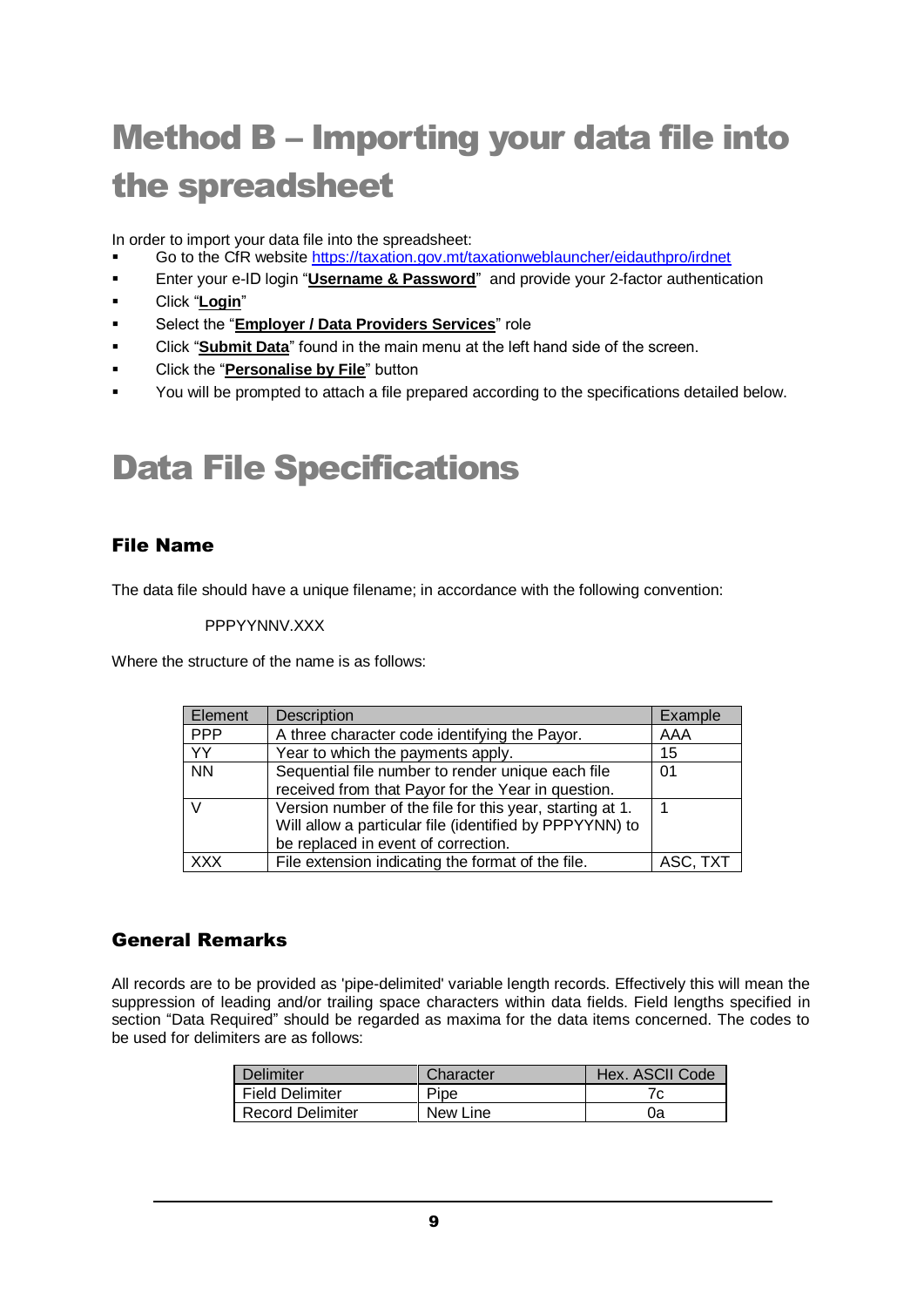### <span id="page-9-0"></span>File Maintenance

In the event of account details requiring correction for any reason, the entire file containing the defective records shall be replaced, and resubmitted again to the office of the Commissioner for Revenue. The File Name needs to be updated as described in the "File Name" section.

### <span id="page-9-1"></span>Record Layouts

The import file should contain two types of records:

- 1. The first record *Type 1-* contains the Payor's header record layout;
- 2. The data *Type 2* contains the recipients' and investment income details.

### <span id="page-9-2"></span>Header Record

Only one header record will be required. This record contains reference information pertaining to the Payor.

| <b>Fld</b><br>No. | <b>Field Name</b>               | Data Type<br>and Length | <b>Field Description</b>                                                                                                                                                |
|-------------------|---------------------------------|-------------------------|-------------------------------------------------------------------------------------------------------------------------------------------------------------------------|
| A1                | record_type                     | char(1)                 | Type of record = Header default "1" To<br>distinguish Type 1 and Type 2 records                                                                                         |
| A2                | year                            | char(4)                 | Year to which interest pertains, in the format<br>$YYYY$ , e.g. = "2015" Must refer to the taxation<br>year in question i.e. in this instance the default<br>is "2015". |
| A3                | ir tax ref                      | char(9)                 | The ITax Reference of the Payor, the person<br>or the organisation paying the interest.                                                                                 |
| A4                | total_num_accounts              | char(7)                 | Total number of all accounts/records which<br>have been paid gross interest                                                                                             |
| A5                | total_gross_investment_<br>paid | char(8)                 | The total Gross Amount of investment being<br>paid by Payor                                                                                                             |
| A <sub>6</sub>    | total_deposits_ made            | char $(8)$              | The total deposits made by investors                                                                                                                                    |
| A7                | total balances                  | char $(8)$              | The total overall balances                                                                                                                                              |
| A8                | file date                       | char $(10)$             | This field shall contain the date in the format<br>DD/MM/YYYY of when the file was created.                                                                             |

#### <span id="page-9-3"></span>Example Payor Header Record

**1|2015|990123456|2500|12365|88000|123456789|11/02/2016**